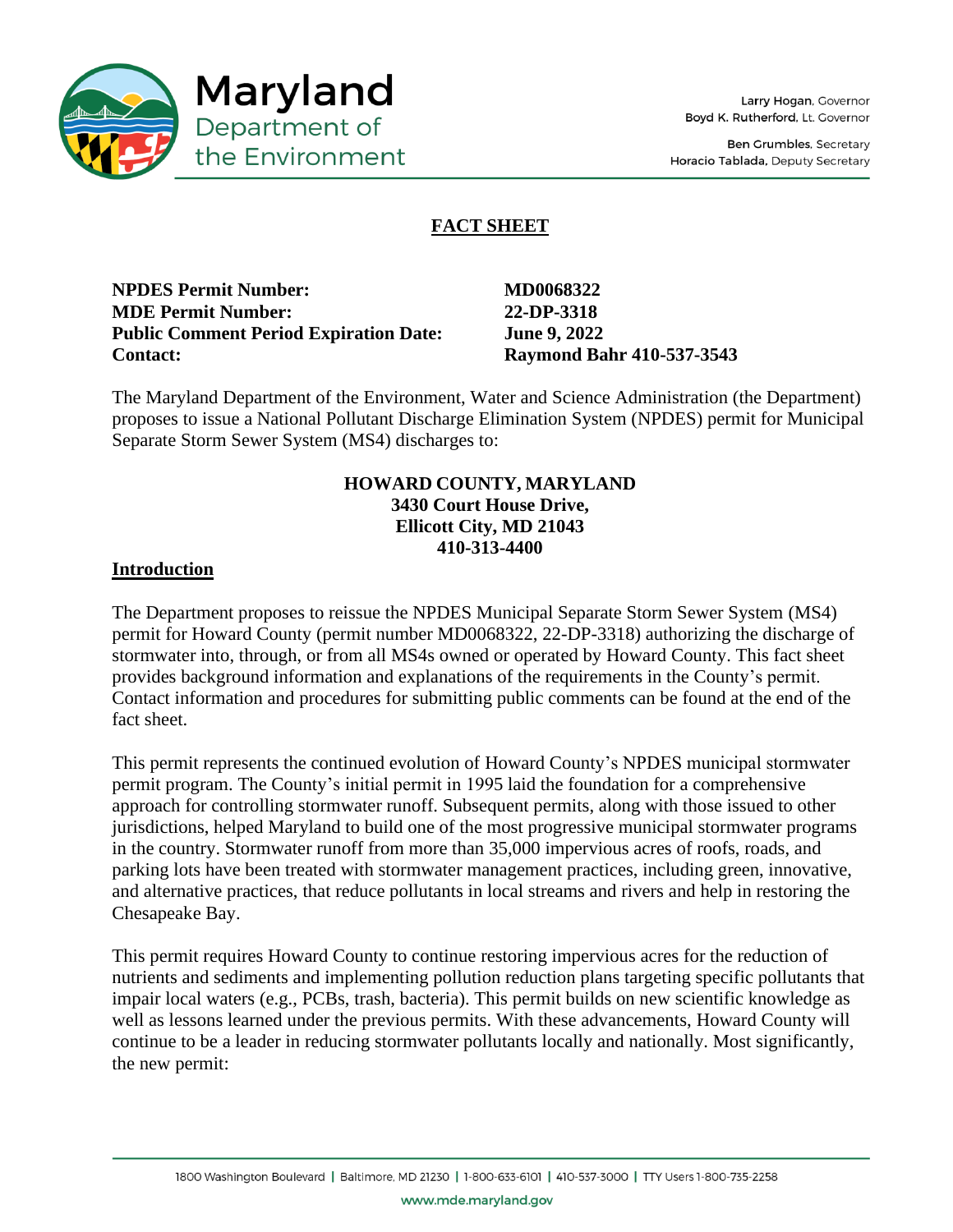- Incorporates Howard County's implementation of stormwater best management practices (BMPs) for impervious acre restoration using the County's total maximum daily load (TMDL) and BMP Implementation Strategy;
- Establishes annual impervious acre restoration benchmarks throughout the five-year permit term;
- Provides incentives to implement green stormwater infrastructure to increase the use of natural filters and BMPs that provide a climate change resiliency co-benefit;
- Strengthens the illicit discharge detection and elimination (IDDE) program by requiring the permittee to submit a process to prioritize the selection of outfalls for field screening and a plan and schedule for screening outfalls to the Department for review and approval;
- Requires IDDE coordination with other MS4s for conducting cross-jurisdictional investigations to track and respond to the source of an illicit discharge;
- Increases the use of good housekeeping and pollution prevention plans for additional Countyowned properties to have a greater impact on stormwater prevention at key industrial areas;
- Improves winter management of deicing and anti-icing materials to further reduce chlorides, a pollutant of emerging concern;
- Leverages monitoring resources by providing the County the opportunity to participate in a pooled monitoring program; and
- Updates the *Accounting for Stormwater Wasteload Allocations and Impervious Acres Treated, Guidance for National Pollutant Discharge Elimination System Stormwater Permits* (2021 Accounting Guidance) to include the Phase 6 Chesapeake Bay Watershed Model, new and updated BMPs approved by the Chesapeake Bay Program (CBP) expert panels, and nutrient credit trading. The 2021 Accounting Guidance is accessible via the web link here: [mde.maryland.gov/programs/Water/StormwaterManagementProgram/Documents/Final%20Dete](https://mde.maryland.gov/programs/Water/StormwaterManagementProgram/Documents/Final%20Determination%20Dox%20N5%202021/MS4%20Accounting%20Guidance%20FINAL%2011%2005%202021.pdf) [rmination%20Dox%20N5%202021/MS4%20Accounting%20Guidance%20FINAL%2011%200](https://mde.maryland.gov/programs/Water/StormwaterManagementProgram/Documents/Final%20Determination%20Dox%20N5%202021/MS4%20Accounting%20Guidance%20FINAL%2011%2005%202021.pdf) [5%202021.pdf](https://mde.maryland.gov/programs/Water/StormwaterManagementProgram/Documents/Final%20Determination%20Dox%20N5%202021/MS4%20Accounting%20Guidance%20FINAL%2011%2005%202021.pdf)

Successful implementation of the permit is in part dependent upon the County administration of well-established State stormwater programs. Maryland has a long history of developing statewide programs to reduce stormwater pollution that focus on protecting and restoring local water quality and the Chesapeake Bay. Maryland was one of the first in the nation to pass its Erosion and Sediment Control Law in 1970 for the control of stormwater runoff from construction sites. Numerous updates to the law and corresponding regulations over the years have added new and more stringent practices, better designs, more volume management, and more flexibility in implementation of controls for greater protection of Maryland's water resources.

The State's Stormwater Management Law, passed in 1982, requires the implementation of BMPs in order to maintain after development, as nearly as possible, the pre-development runoff conditions. Over the years, this program has undergone significant revisions and enhancements, including the Stormwater Management Act of 2007 (Act), which introduced for the first time, environmental site design (ESD) to the maximum extent practicable (MEP) on all new development and redevelopment projects. The approach focuses on using natural drainage patterns and vegetation, and non-structural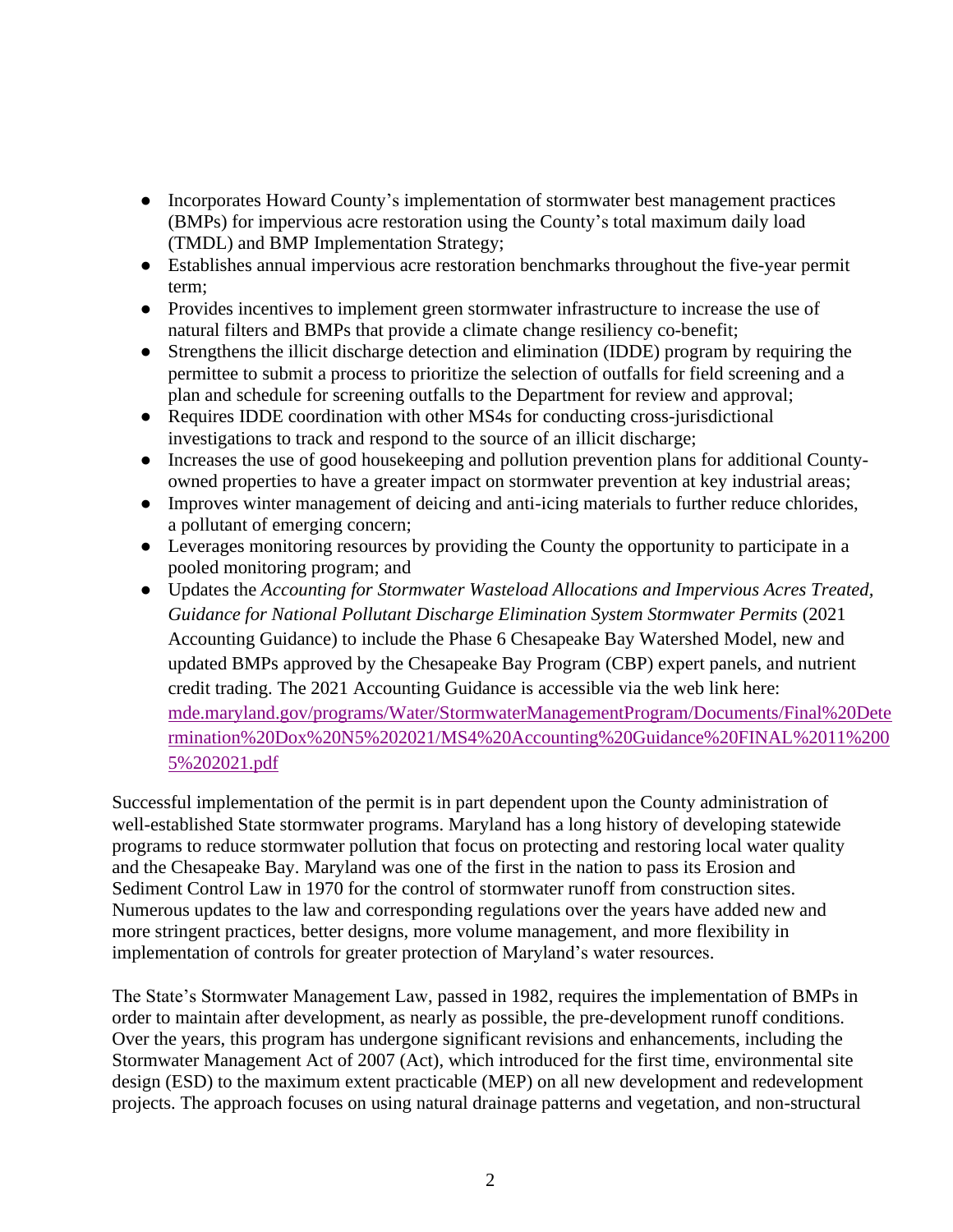and small-scale practices (e.g., green infrastructure, low impact development, runoff reduction), that more effectively manage stormwater runoff at its source rather than the use of larger practices like retention ponds.

# **Permit Authority**

According to 40 Code of Federal Regulations (CFR) §122.26, owners or operators of large and medium MS4s must obtain an NPDES MS4 permit. In Maryland, this permit is a State permit subject to federal and State regulations. The Clean Water Act (CWA) and federal regulations provide the federal permit requirements. The Annotated Code of Maryland, Environment Article, Code of Maryland Regulations (COMAR), and policies and guidelines of the Department provide the State permitting requirements.

# **Permit History**

Howard County is classified as a medium MS4. The County's initial NPDES MS4 permit was issued in 1995, and reissued in 2000, 2005, and 2014. In 1995, the County's initial permit laid the foundation for a comprehensive approach to controlling stormwater runoff. This was done by inventorying and mapping storm drain system infrastructure; identifying sources of pollution; monitoring storm events to evaluate chemical, biological, and physical stream responses; and enhancing existing management programs as well as establishing new ones.

During the second permit, the County evaluated urban runoff and water quality; prioritized watersheds in order to perform more detailed analyses and guide management implementation; and began to restore existing impervious areas. During the County's third and fourth permit terms, extensive restoration efforts continued, and technologies were implemented for new and redevelopment projects that incorporated ESD to the MEP. Furthermore, the County began the development and implementation of plans to address stormwater wasteload allocations (WLAs) established under U.S. Environmental Protection Agency (EPA) approved or established TMDL estimates.

This permit represents the next step forward for Howard County's NPDES municipal stormwater program and continues a long history when it comes to stormwater management. The County implemented a stormwater management program in 1984 that enabled the County to enter into the MS4 permitting program with practices in place. Howard County proposed a robust portfolio of programmatic, upland, and in-stream BMPs for this permit term, continuing its leadership by providing its residents with healthier streams and helping the State to meet its Chesapeake Bay restoration goals.

## **Regulated Permit Area**

EPA defines "municipal separate storm sewer system" as "…a conveyance or system of conveyances (including roads with drainage systems, municipal streets, catch basins, curbs, gutters,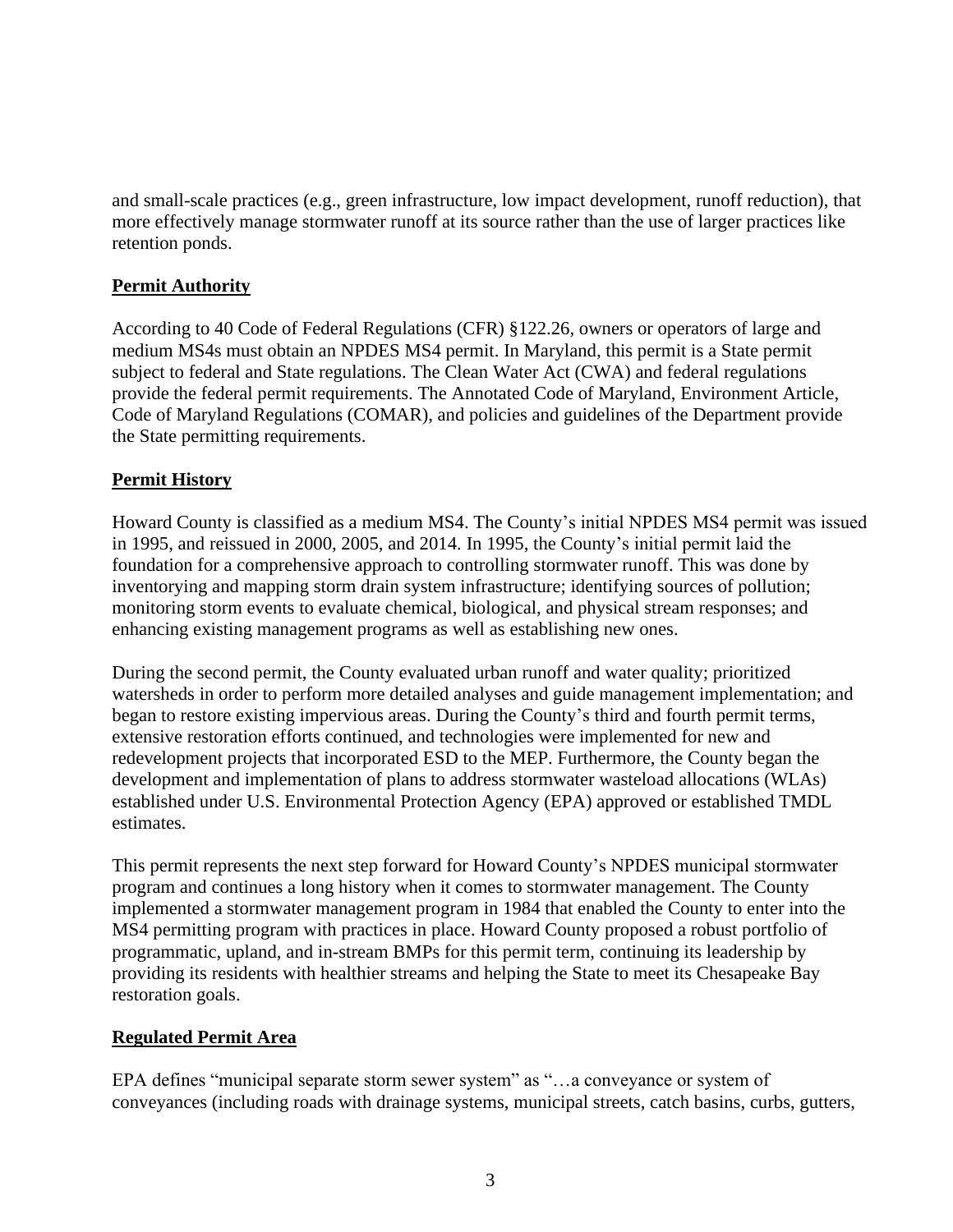ditches, human-made channels, or storm drains): (i) Owned or operated by a State, city, town, borough, county, parish, district, association, or other public body…having jurisdiction over disposal of sewage, industrial wastes, storm water, or other wastes…; (ii) Designed or used for collecting or conveying storm water;" [40 CFR §122.26(b)(8)]. Under this definition, anywhere that a regulated jurisdiction "owns or operates" infrastructure that conveys runoff is covered under this NPDES MS4 permit.

The federal CWA amendments under 33 U.S.C. §1342(p)(3)(B) adopt a flexible framework for permitting MS4 discharges in order to effectively control pollutants and improve water quality. Accordingly, the CWA specifies that permits for discharges from MS4s:

- May be issued on a system- or jurisdiction-wide basis;
- Shall include a requirement to effectively prohibit non-stormwater discharges into the storm sewers; and
- Shall require controls to reduce the discharge of pollutants to the maximum extent practicable, including management practices, control techniques and system, design and engineering methods, and such other provisions as the Administrator or the State determines appropriate for the control of such pollutants.

In addition, 40 CFR  $\S 122.26(a)(1)(v)$ , specifies that permit coverage may be granted on a systemwide or jurisdiction-wide basis to include areas where jurisdictions have control over land use decisions (see also 55 FR 48043 and 81 FR 89320). In accordance with this flexible permitting approach established under federal regulations and the CWA, the Department's regulatory framework for issuing MS4 permits is based on jurisdiction-wide coverage. This approach is consistent with the fact that specific permit provisions, such as erosion and sediment control and stormwater management programs, are administered under State statute as county-wide requirements (see the Environment Article, §4-103 and §4-202, Annotated Code of Maryland; and COMAR 26.17.02.01 and .02). As an example, private development requires the County's approval for erosion and sediment control and stormwater management, and is subsequently inspected, maintained, and enforced under local authority. The County also owns or operates a road system that extends throughout the entire County and generates stormwater discharges. Therefore, the Department defines the regulated permit area as jurisdiction-wide in order to most effectively meet the goals and requirements under the CWA and thus, considers all provisions of this permit to apply to the geographic area of the County.

## **Stormwater System in Howard County**

Howard County's population continues to expand from 287,085 in 2010 to an estimated 325,690 in 2018, according to the United States Department of Commerce's Census information, which means that the stormwater system continues to expand as it captures, treats and conveys runoff from more areas. Howard County covers an area of 254 square miles and has approximately 564 "minor" outfalls and 400 "major" outfalls. Major outfalls are defined by 40 CFR §122.26 (b)(5) as: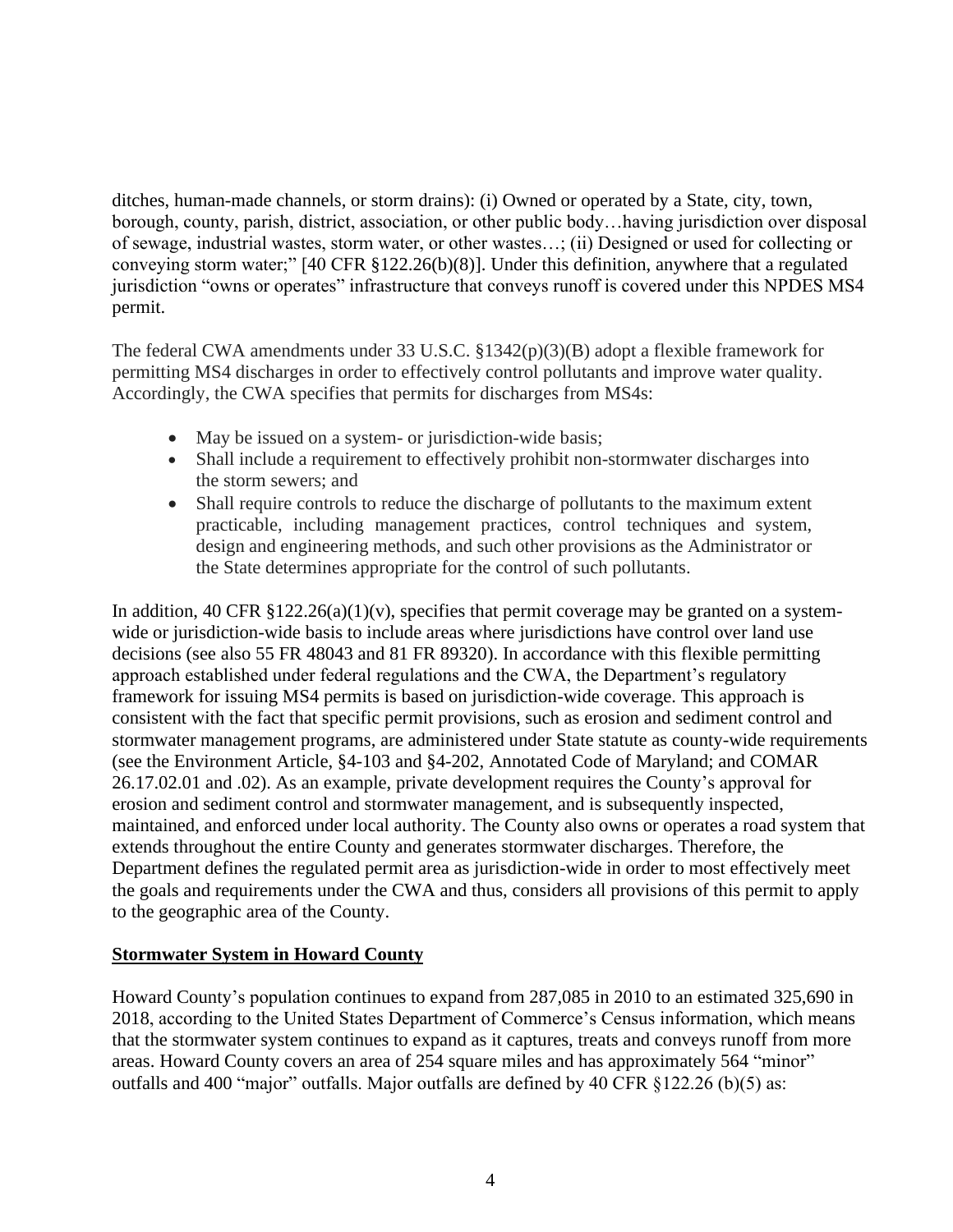- An outfall pipe with an internal diameter of 36 inches or greater; or
- A discharge from a single conveyance other than a circular pipe that drains 50 acres or more; or
- An outfall pipe with an internal diameter of 12 inches or greater that drains an area that includes land zoned for industrial use.

Stormwater from these outfalls is discharged into the Patapsco and Patuxent River Watershed basins, two of Maryland's ten major Chesapeake Bay tributary basins. Stream segments in these basins are impaired by sediments, nutrients, polychlorinated biphenyls (PCBs), and bacteria. TMDLs have been approved and stormwater WLAs established for portions of the Patapsco River, Lower North Branch; Patuxent River, Upper; Patuxent River, Upper (Cash Lake); Little Patuxent River (Centennial Lake); Little Patuxent River, Rocky Gorge Dam; Triadelphia Reservoir; Patuxent River Tidal Fresh; and Patapsco River Mesohaline. A WLA is that part of an impairing pollutant's total allowable discharge that is attributed to regulated point sources. The list of TMDLs and WLAs applicable to Howard County is included as Appendix A of the permit. More information regarding approved TMDLs for Howard County can be found at:

[mde.maryland.gov/programs/Water/TMDL/ApprovedFinalTMDLs/Pages/index.aspx](https://mde.maryland.gov/programs/Water/TMDL/ApprovedFinalTMDLs/Pages/index.aspx)

# **Maryland's NPDES Municipal Stormwater Permit Requirements**

The management, restoration, and monitoring programs required by this permit are designed to control stormwater discharges to the MEP. Public education and outreach, property management, and storm drain system IDDE programs reduce the input of pollutants to the County's storm drain systems. Erosion and sediment control and stormwater management programs control stormwater discharges from new and redevelopment through the implementation of BMPs. These management programs, integrated with stormwater restoration and monitoring, described in more detail below, provide a comprehensive and adaptive approach toward improving and restoring local water resources and the Chesapeake Bay.

In compliance with  $\frac{8402(p)(3)(B)(iii)}{2}$  of the CWA, MS4 permits must require stormwater controls to reduce the discharge of pollutants to the MEP and such other provisions as the Department determines appropriate for the control of such pollutants. Additionally, by regulation under 40 CFR §122.44, BMPs and programs implemented pursuant to this permit must be consistent with applicable stormwater WLAs developed under EPA established or approved TMDLs (see list of EPA approved TMDLs incorporated as Appendix A of the permit).

## **Management Programs**

# **Stormwater Management on New Development and Redevelopment**

This permit requires Howard County to continue the implementation of a stormwater management program in accordance with the Environment Article, Title 4, Subtitle 2, Annotated Code of Maryland [\(www.lexisnexis.com/hottopics/mdcode/\)](https://advance.lexis.com/container?config=00JAA1NTM5MzBmZC02MTg2LTQzNmEtYmI5Yy0yZWEwYzA1OGEwNTYKAFBvZENhdGFsb2fdgr2eooaZj7MpSZGOIwWq&crid=0bdfaa12-3cbe-442f-aa2c-23cf39deea95&prid=cdcab124-6c25-4fc9-9ed2-82942b2fc11f) and COMAR 26.17.02 [\(www.dsd.state.md.us/COMAR/subtitle\\_chapters/26\\_Chapters.aspx\)](http://www.dsd.state.md.us/COMAR/subtitle_chapters/26_Chapters.aspx). The law and regulations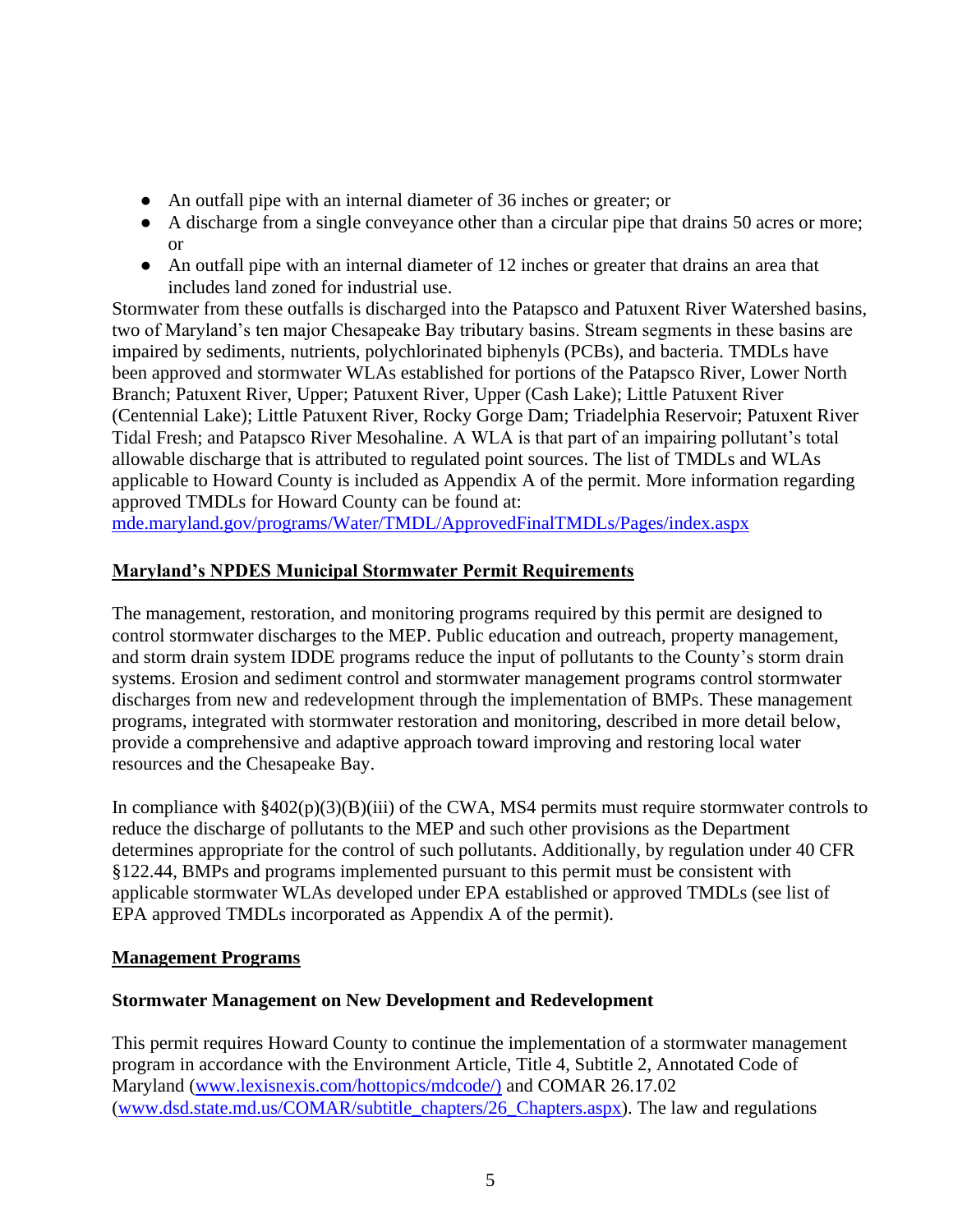require that ESD be used to the MEP to reduce runoff impacts associated with new and redevelopment. Maryland's stormwater regulations define ESD as "…using small-scale stormwater management practices, nonstructural techniques, and better site planning to mimic natural hydrologic runoff characteristics and minimize the impact of land development on water resources." Under this definition, ESD includes conserving natural features, minimizing impervious surfaces, slowing down runoff to promote infiltration and evapotranspiration, and using other approved nonstructural practices or innovative technologies.

The criteria for sizing ESD practices are based on capturing and retaining enough rainfall so that the runoff leaving a site is reduced to a level equivalent to a wooded site in good condition. The goal is to provide enough treatment using ESD practices to meet groundwater recharge requirements, provide water quality protection, and stream channel protection requirements by replicating woods in good condition for the 1-year, 24-hour rainfall event, or approximately 2.7 inches of rainfall over 24 hours. Managing the 1-year rainfall event on a site is equivalent to treating 98% of Maryland's average annual rainfall.

All jurisdictions in the State, including Howard County, are required to maintain and implement a stormwater management ordinance that is in compliance with the requirements of Maryland's stormwater management program. These requirements include ensuring the proper construction and maintenance of all stormwater management features through timely inspections of new ESD practices and structural stormwater management facilities. Long-term maintenance of BMPs is ensured through triennial inspections of completed ESD treatment systems and structural facilities. Maintenance procedures, including triennial inspection policies, are described in COMAR 26.17.02.11.

By following the conditions in its approved stormwater management ordinance, including mimicking natural hydrologic runoff characteristics, designing new projects to meet the woods in good condition criteria, and implementing ESD to the MEP, the County will be in compliance with this permit condition and with the requirements under 40 CFR  $$122.26(d)(2)(iv)(2)$ . This includes post-construction stormwater management and also the Aligning for Growth strategy for new development described in "Maryland's Phase III Watershed Implementation Plan to Restore Chesapeake Bay by 2025" (Phase III WIP), that supports the Chesapeake Bay nutrient and sediment TMDLs.

The Department is committed to adapting Maryland's stormwater programs to address climate change. The Department recognizes the urgency needed to address climate change and this permit empowers the County to build infrastructure that meet both today's storm conditions and the future climate with more intense events. Acquiring the most up-to-date precipitation data and science is an important first step to address the impacts of climate change. The Department is updating precipitation data and integrating updated flood control standards into the statewide erosion and sediment control, and stormwater management programs. Inclusion of resources that use future casting and multiplier effects is under review. These programs are incorporated by reference into the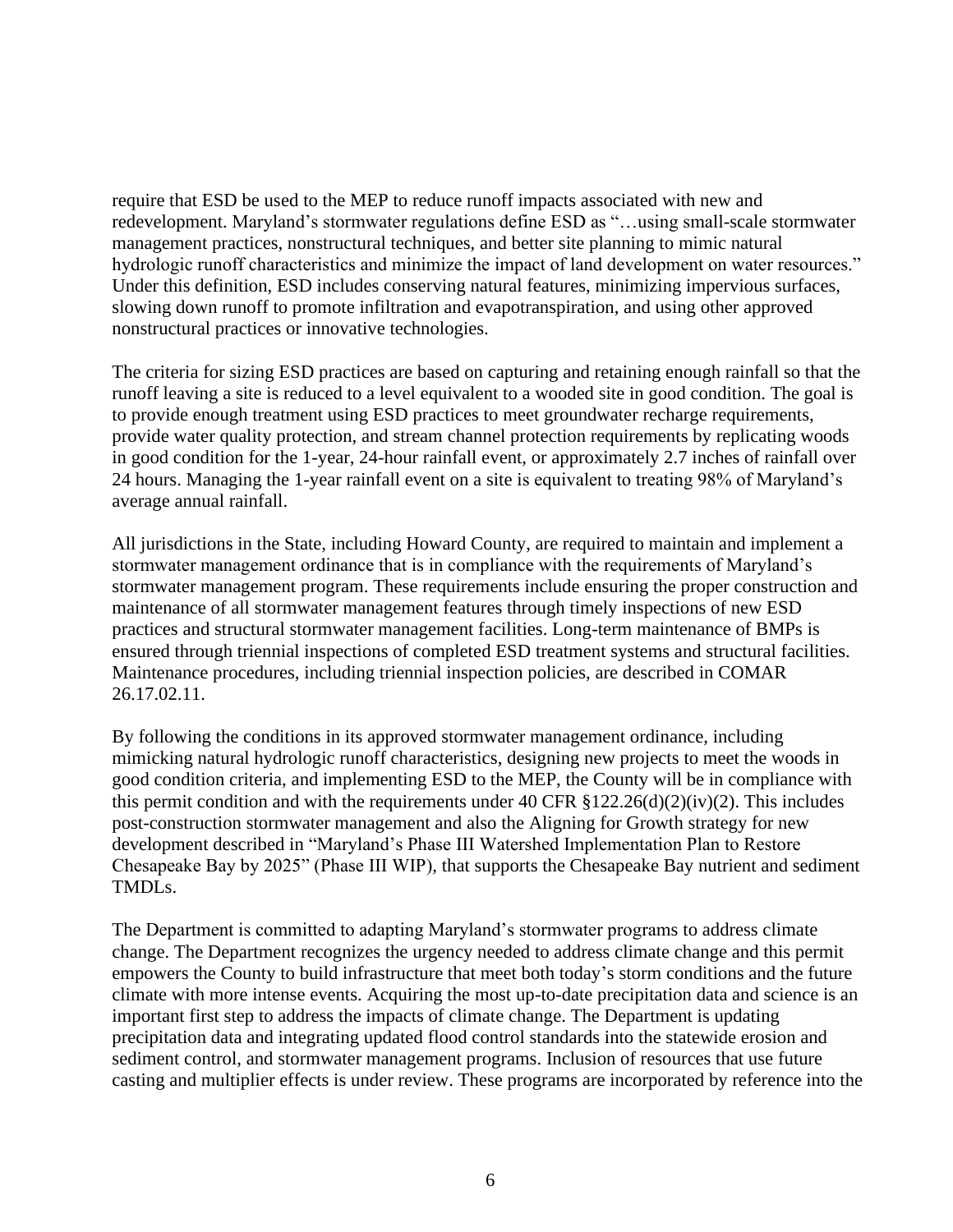draft permits, so changes made to the Department's regulations and guidance to address climate change will also apply to this permits.

#### **Erosion and Sediment Control**

This permit requires Howard County to implement an erosion and sediment control program in accordance with the Environment Article, Title 4, Subtitle 1, Annotated Code of Maryland [\(www.lexisnexis.com/hottopics/mdcode/\)](https://advance.lexis.com/container?config=00JAA1NTM5MzBmZC02MTg2LTQzNmEtYmI5Yy0yZWEwYzA1OGEwNTYKAFBvZENhdGFsb2fdgr2eooaZj7MpSZGOIwWq&crid=d33e9c90-6a02-48be-a410-dcf3ec8d3ec9) and COMAR 26.17.01 [\(www.dsd.state.md.us/COMAR/subtitle\\_chapters/26\\_Chapters.aspx\)](http://www.dsd.state.md.us/COMAR/subtitle_chapters/26_Chapters.aspx). By reference, this requires the County to ensure that all projects disturbing more than 5,000 square feet or 100 cubic yards have an approved erosion and sediment control plan; regularly inspect all active projects; maintain an effective enforcement program; have procedures to respond to complaints and violations regarding erosion and sediment control issues; and to adopt grading and building ordinances necessary to carry out the regulatory requirements. The Department reviews Howard County's program at least once every two years and has minimum standards for the design and content of erosion and sediment control plans. The incorporation of the State's program by reference in this permit is an administratively efficient way to ensure compliance with construction runoff control requirements under 40 CFR  $\S 122.26(d)(1)(v)$ . In addition, this supports the aligning for growth strategy for new development and redevelopment described in the Maryland Phase III WIP that supports the Chesapeake Bay nutrient and sediment TMDL.

#### **Illicit Discharge Detection and Elimination**

This permit requires Howard County to ensure that all non-stormwater discharges into, through, or from its storm sewer system, when found, are either issued a permit by the Department or eliminated. This is accomplished by maintaining a robust inspection and oversight program, including screening outfalls for dry weather discharges, conducting routine surveys of commercial and industrial areas, and maintaining the ability to take appropriate action when illicit discharges do occur (see PART IV.D.3). This permit creates four new requirements to advance Howard County's success at finding and eliminating illicit discharges. These additional requirements represent an increase in effort under the reissued permit. First, Howard County is required to review all outfalls in its jurisdiction to prioritize outfall screening locations based on the potential for polluted discharges. The process developed to prioritize outfall screenings must be submitted to the Department for review and approval. Second, the County must submit a plan and schedule for field screening prioritized outfalls for the Department's review and approval. The schedule must include screening a minimum of 100 storm drain outfalls each year to find and to eliminate any new polluted discharges. Each outfall having a dry weather discharge shall be sampled using a chemical test kit. Third, the County is required to maintain procedures for implementing the IDDE program, including investigating complaints and handling enforcement actions. Fourth, the permit includes an explicit requirement to maintain an ordinance under the IDDE program to ensure that the County has the authority to engage in enforcement actions to eliminate discovered illicit discharges. The goal of the enhanced requirements is to increase the number of illicit discharges discovered and eliminated each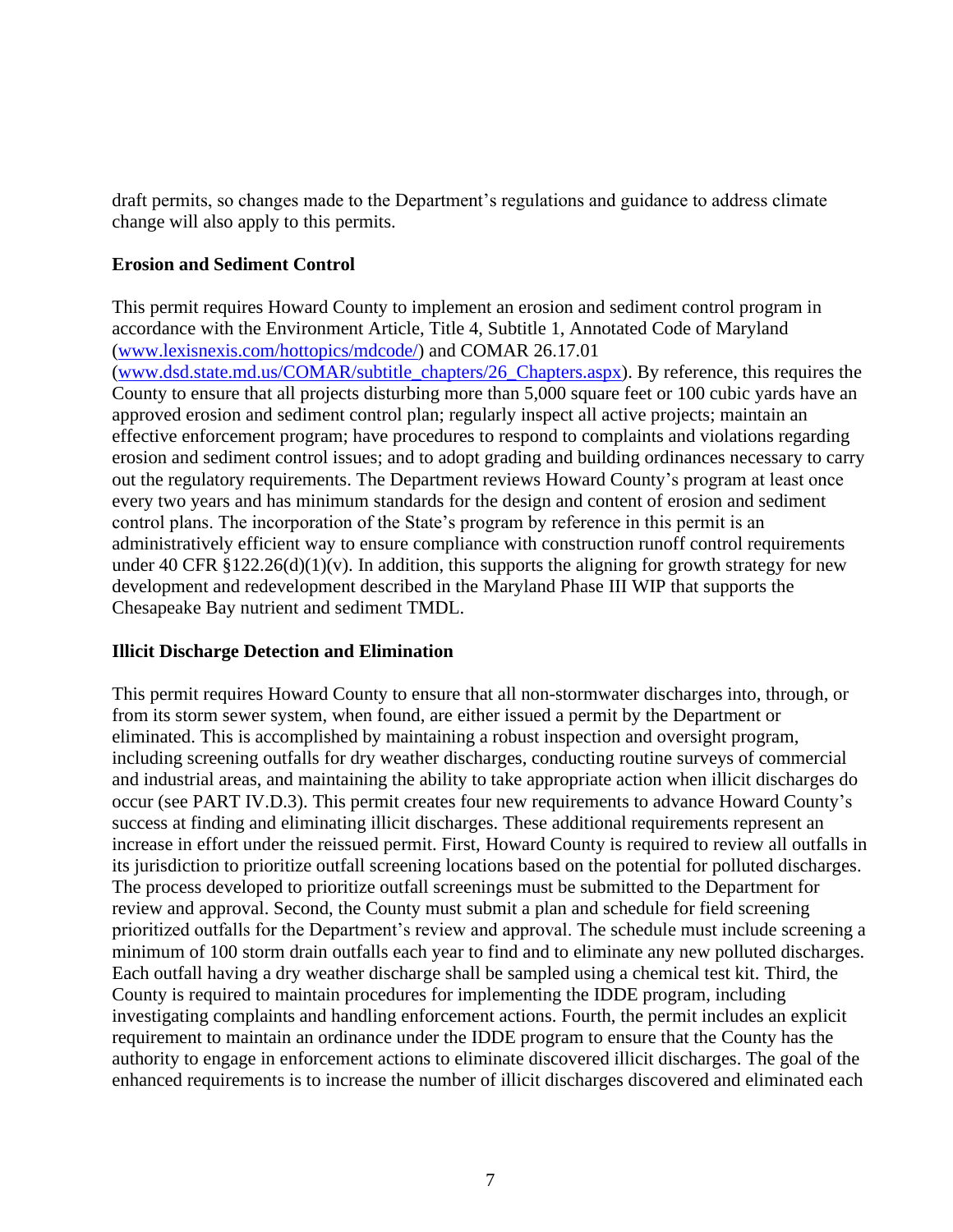year. Finding and removing illicit discharges reduces pollutants from entering State waters and results in progress towards meeting State water quality standards and TMDLs.

#### **Property Management and Maintenance**

The County is required to ensure that a Notice of Intent be submitted and a pollution prevention plan developed for all County-owned facilities requiring coverage under the General Discharge Permit for Stormwater Associated with Industrial Activities. For other County-owned properties, this MS4 permit requires the County to develop and implement a good housekeeping plan where the following activities are performed: maintenance or storage of vehicles or equipment; storage of fertilizers, pesticides, landscaping materials, hazardous materials; or any other materials in a position likely to pollute stormwater runoff. These plans include an assessment of the property, focusing on activities that may contaminate stormwater runoff, and the implementation of pollution prevention measures and stormwater BMPs to eliminate or treat any non-stormwater discharges.

This permit expands the requirements of the winter weather management program to reduce the amount of chlorides (deicing salts) entering the stormwater system, a pollutant of emerging concern. The permit requires the County to reduce the use of deicing and anti-icing materials by several methods, including: tracking and reporting of material used; tracking snow amounts; staff training; public education; and evaluation of new equipment technology and methods. Annual staff training shall include operation and proper calibration of snow removal equipment; knowledge and management of deicing and anti-icing materials; and how to improve winter weather management based on information collected during the winter season. The program shall be modeled on the winter weather management program of the Maryland Department of Transportation, State Highway Administration, as described in its annual document, *Maryland Statewide Salt Management Plan, 20/21*, or subsequent versions thereof.

This permit further requires the County to continue its efforts to reduce pollutants associated with the maintenance of County properties. Inlet cleaning, street sweeping, and litter pickup programs are all activities currently undertaken by Howard County along its roadways. Inlet cleaning and street sweeping shall continue annually in the amounts outlined in Appendix B of the permit, as applicable. Appendix B will be updated annually as required in PART IV.E.8.a. Additionally, the County is required to reduce the use of pesticides, herbicides, and fertilizers along roadways and on Countyowned properties (see PART IV.D.4.c of the proposed permit).

Howard County is not subject to any trash TMDLs. However, this permit requires a county-wide public education program (see below) to support and implement strategies to reduce trash (e.g., litter and floatables) including through recycling. This permit requires the County to evaluate current trash and litter control efforts; develop strategies to reduce trash, floatables, and debris in all of its watersheds; and provide public education to aid these efforts (see PART IV.D.5). The permit also requires the County to continue to remove from or prevent from entering its storm drain system 400 tons of trash in the first year of the permit (see PART IV.D.4.e). This amount, which is based on the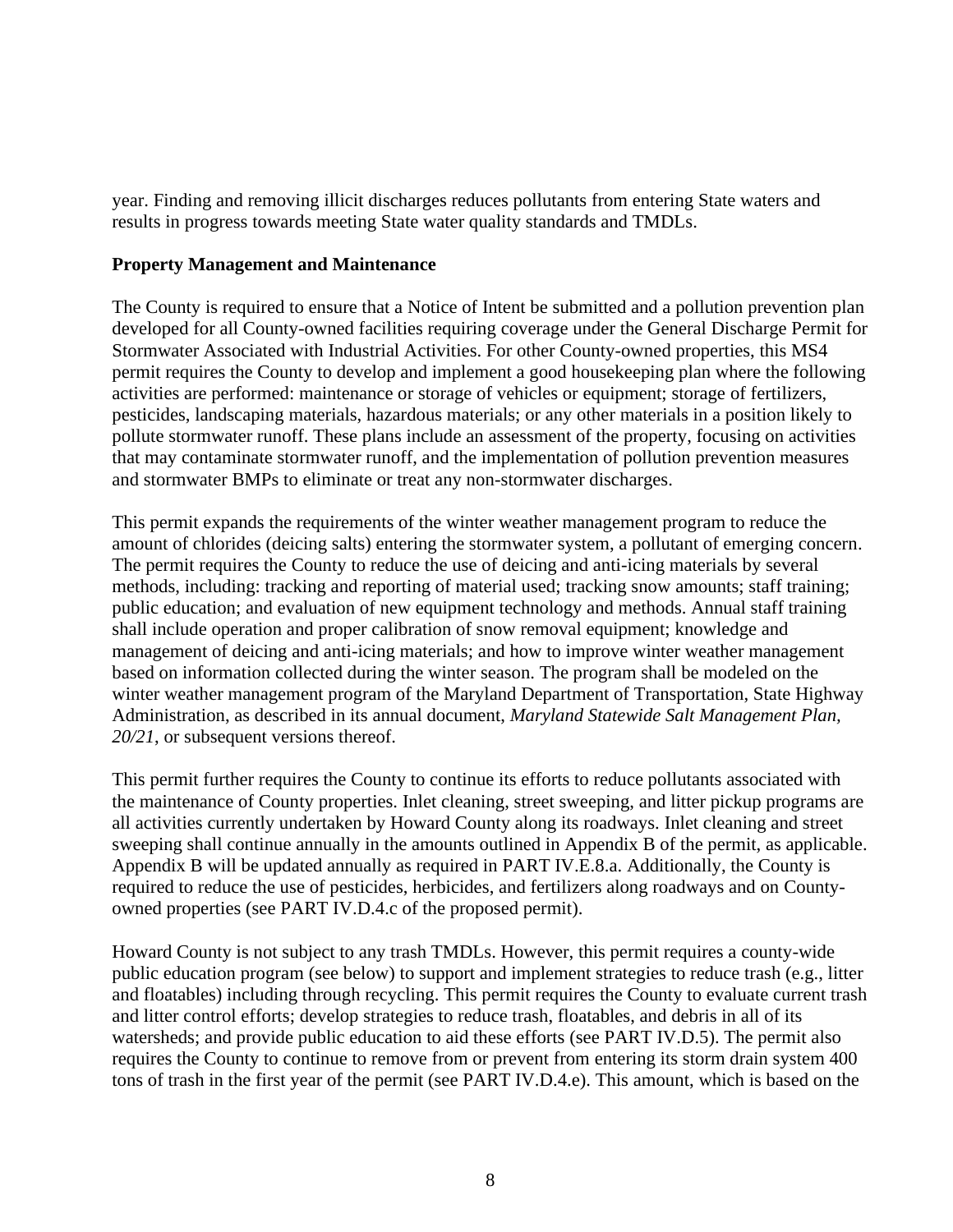County's efforts in the prior permit, may be updated annually in accordance with PART IV.E.8.a of the permit.

#### **Public Education and Public Outreach**

Howard County implements a diverse public education and outreach program that focuses on pollution prevention and includes participation in numerous public and community events to disseminate information regarding pollution prevention. The permit requires the County to implement a program that includes information about, at a minimum, the specific topics (e.g., water conservation, residential stormwater management implementation and maintenance, litter reduction, pet waste management) related to stormwater management and water quality listed in the permit (see PART IV.D.5). This permit also requires the County to conduct a minimum of 25 outreach efforts each year. This amount, which is based on prior permit performance, may include the distribution of printed or electronic materials, targeted workshops on stormwater management, or displays in public areas. Events should be tailored to local efforts and the Department strongly encourages the development of outreach strategies directed at underserved and underrepresented parts of the County. The Department's review of these programs will consider access to materials produced, timing, language, and participation by the diverse communities in the County. The County is further required to maintain a complaint hotline for residents to report suspected illicit discharges, illegal dumping, and spills (see PART IV.D.5.b). Public education is a necessary component of successful TMDL restoration.

## **Stormwater Restoration for TMDL WLAs**

MS4 permits must require stormwater controls to reduce the discharge of pollutants to the MEP and such other provisions as the Department determines appropriate for the control of such pollutants. Additionally, BMPs and programs implemented pursuant to this permit must be consistent with applicable stormwater WLAs developed under EPA established or approved TMDLs.

Under the previous permit, Howard County conducted a systematic assessment of water quality for each watershed within its jurisdiction to identify sources of pollutants in stormwater runoff and link them to specific water quality impacts. These watershed assessments included detailed water quality analyses, identified opportunities for water quality improvement, and were used as the basis for developing and implementing restoration plans to control stormwater discharges. As a result of these assessments, the County developed implementation plans for each TMDL that were subsequently approved by the Department and must be continued under this permit. Where additional information is still needed for the Department's approval of a TMDL, there is a requirement to provide this information in year one of the permit.

When new TMDLs are established or approved, Howard County is required by this permit to include strategies to meet these TMDLs by proposing a TMDL implementation plan and submitting this plan to the Department for review within one year of EPA's establishment or approval of the TMDL. This permit also requires the County to document the annual progress for all Chesapeake Bay and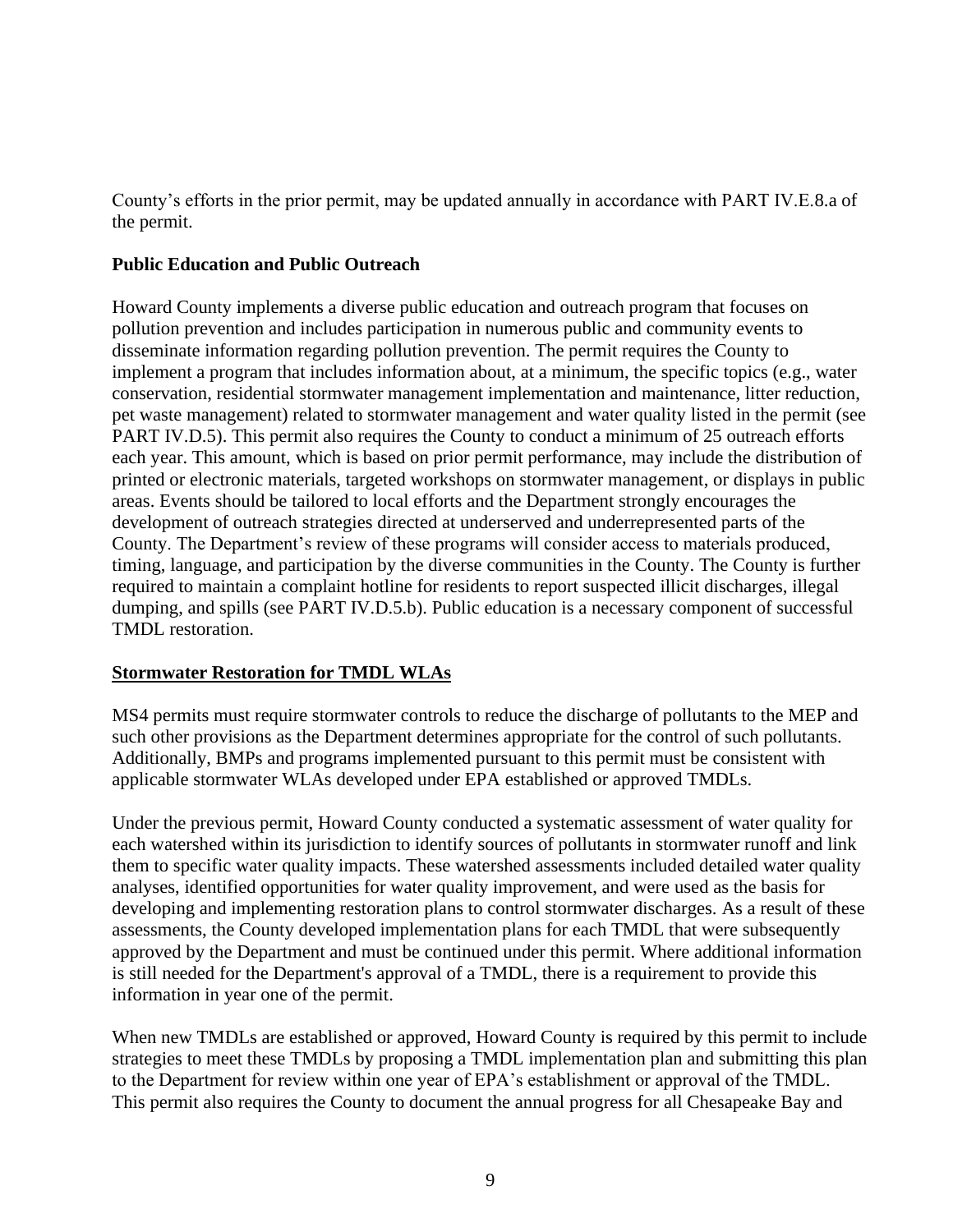local TMDL implementation plans, approved by the Department, through monitoring and modeling of estimated net change in pollutant loads. Over the permit term, Howard County must evaluate and update the benchmarks and specific stormwater BMPs that need to be implemented, in an iterative and ongoing process to ensure that water quality targets and WLAs are met. Documentation of this process shall be reported in the Countywide Stormwater TMDL Implementation Plan (see PART IV.F).

This permit incorporates a list of BMPs the County is required to complete in Year 1 of the permit. The BMPs in the County's Year 1 BMP Portfolio (Appendix B of the permit) are linked to the County's Countywide Stormwater TMDL Implementation Plan. As part of each year's annual report, the County will propose a new list of BMPs to be implemented in the following year (see PART IV.E.8.a and PART IV.F.3.c).

## **Impervious Acre Restoration**

The Department uses an impervious acre restoration metric as a surrogate for measuring progress toward all nutrient- and sediment-related TMDLs. Impervious acre restoration represents direct or equivalent stormwater runoff treatment to the MEP. Upland stormwater BMPs, implemented according to the criteria described in Chapters 3 and 5 of the 2000 Maryland Stormwater Design Manual (Manual), provide direct impervious area treatment, removing pollutants in runoff associated with these impervious areas. An equivalent impervious acre (EIA) credit has been developed for alternative BMPs such as street sweeping, tree planting, stream restoration, and the elimination of discovered nutrient discharges from grey infrastructure, among other approved practices. The EIA is based on reducing urban pollutant loads until they mimic the runoff from forest land cover. In addition, progress toward each specific TMDL WLA is reported by the County as part of the annual report in the Countywide Stormwater TMDL Implementation Plan (see PART IV.F).

## **Impervious Acre Accounting**

In the 2021 Accounting Guidance, the Department provides updated information on how to calculate and report impervious area restoration and pollutant load reductions. The 2021 Accounting Guidance incorporates the Phase 6 Chesapeake Bay Watershed Model, new and updated BMPs approved by the CBP expert panels, an expansion of BMPs that also provide multiple benefits (e.g., increased climate resiliency and green infrastructure credits), and nutrient trading options. The nutrient load reductions for these BMP options are consistent with those used in Maryland's Phase III WIP and the resulting 2025 nutrient load targets. The 2021 Accounting Guidance was developed with the contributions of environmental non-governmental organizations, MS4 jurisdictions, State agencies, and EPA, and supersedes the 2014 Accounting Guidance.

Howard County may acquire Nutrient Credits for Total Nitrogen (TN), Total Phosphorus (TP), and Total Suspended Sediments (TSS) in accordance with COMAR 26.08.11 to meet its impervious acre restoration requirement in PART IV.E.5 of this permit. For acquiring Nutrient Credits in place of impervious acre restoration, an equivalent impervious acre is based on reducing 18.08 pounds of TN,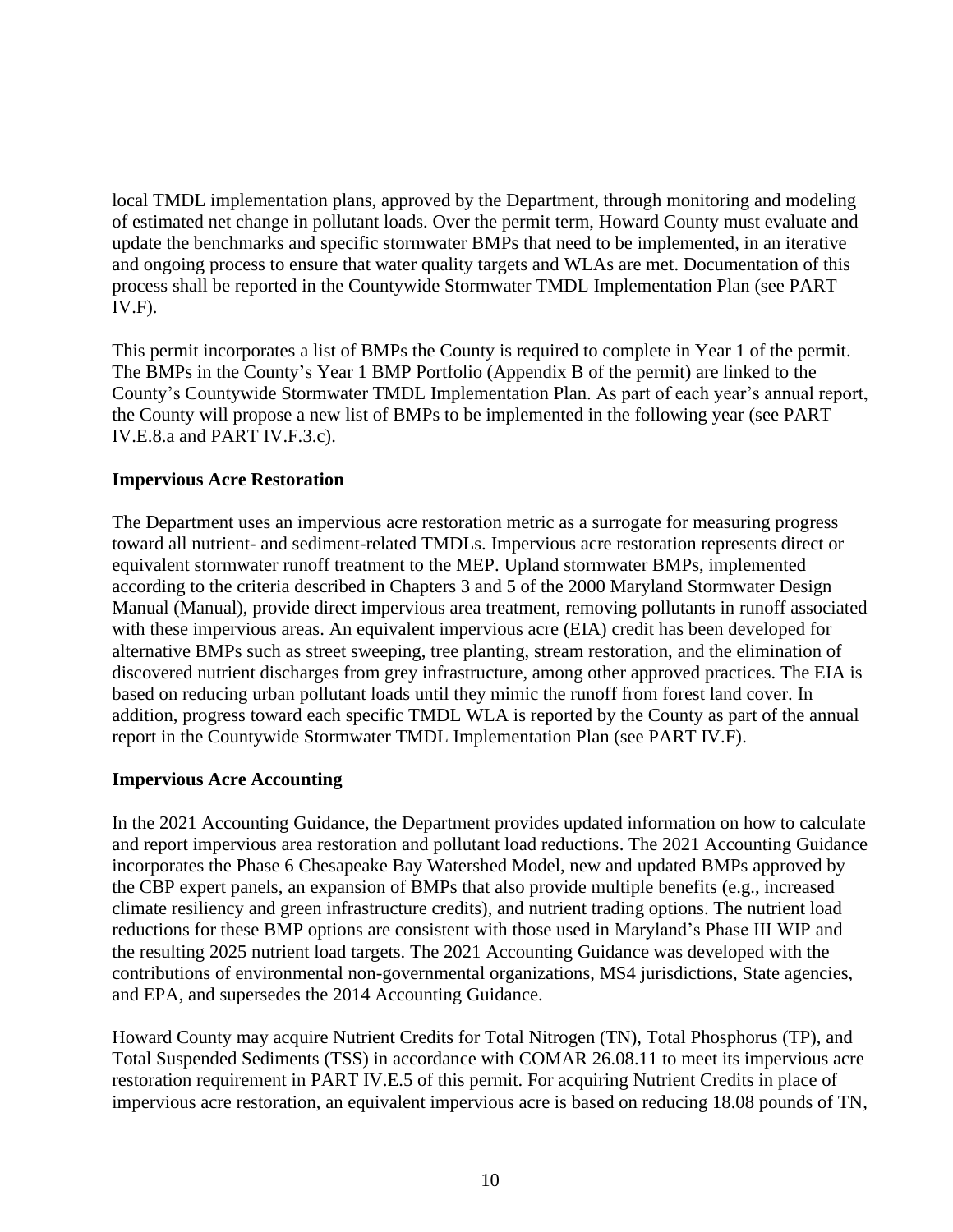2.23 pounds of TP, and 8,046 pounds of TSS. These values reflect the difference in pollutant unit loads between aggregate impervious (i.e., impervious road and non-road surfaces) and the statewide average true forest land covers as estimated by the Phase 6 Chesapeake Bay Watershed Model. The County may acquire credits up to the equivalent of 135 impervious acres (10% of the total restoration target) from wastewater treatment plant sources. This cap encourages a diverse trading marketplace and cross-sector collaboration without excluding any sectors allowed to trade per COMAR and the State's Trading Program.

The Department developed an MEP analysis methodology with a set of metrics to assist Howard County in determining what level of restoration activity is achievable. The Department developed the MEP analysis methodology with input from the University of Maryland's Environmental Finance Center, which provided important national background, research, and recommendations. The MEP analysis methodology took into consideration Howard County's financial and physical capacities and limitations for implementing a comprehensive suite of restoration BMPs and stormwater management programs toward meeting the Chesapeake Bay TMDL. For example, included was a fiscal analysis incorporating median household income (MHI), willingness to pay, socioeconomic considerations, and the cost of operations and maintenance. Also included was a physical capacity analysis incorporating limitations and constraints on project scheduling, the procurement process and its impact on timing, the budget approval process, and the availability of qualified contractors. Considering the fiscal and physical capacity, the County generated a list of restoration BMPs and programs (i.e., BMP Portfolio) for implementation under this permit term. The BMP Portfolio, along with a justification narrative, was submitted to inform the Department's determination as to the level of effort required for the County to meet the MEP standard.

Based on discussions with the County regarding the justification narrative and BMP Portfolio, and comparison with the pace of past restoration trends, the Department determined that the proposed restoration of 1,345 acres is achievable. Howard County's permit that expired on December 17, 2019 required restoring 20% of its impervious area that was untreated for water quality by stormwater management, i.e., 2,204 acres. The County implemented restoration projects from 2010 through 2019 to meet this requirement at an average rate of 2.2% per year. The County's new requirement of an additional 1,345 acres requires restoring an average of 2.4% of the untreated impervious area per year, slightly more than past implementation. Howard County has the option to trade nutrient and sediment credits to meet its restoration requirement. However, as noted above, the maximum allowable credits obtained from trades with wastewater treatment plants cannot exceed 10% of the County's restoration requirement, or135 acres.

Howard County has continued to implement restoration projects since completing the requirements of the previous permit. The impervious acres restored through these efforts will be considered toward meeting the requirements found in this permit. To ensure a steady rate of progress during the permit term, cumulative benchmarks are included in the permit in the Stormwater Restoration section in Table 1 (see PART IV.E.7). The cumulative benchmarks were developed by using the information presented in the County's BMP Portfolio and adjusting the cumulative percentages so that implementation would progress to restore 1,345 impervious acres by the end of the permit term.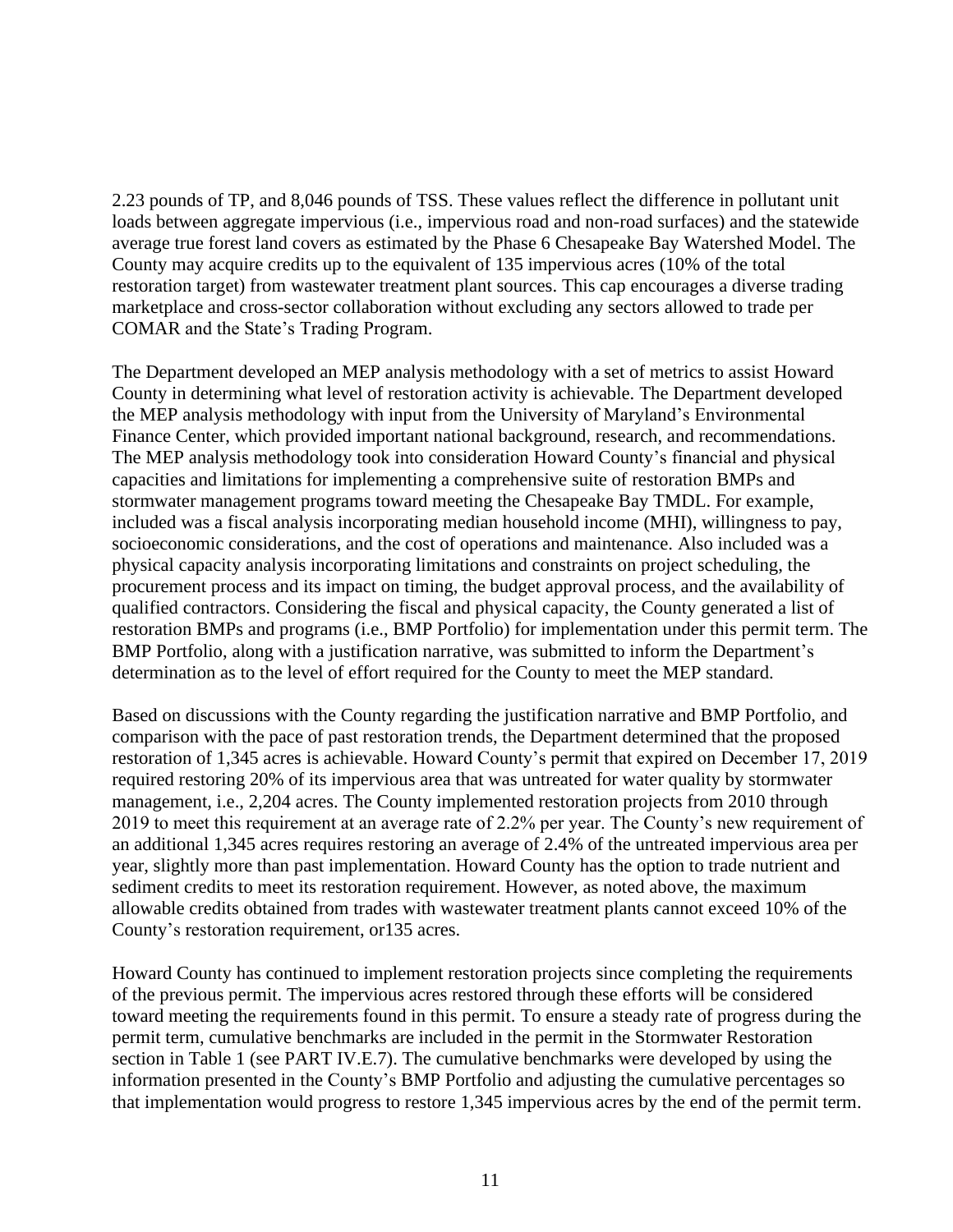Howard County's restoration requirement is greater than the two percent per year Phase III WIP restoration goal by 212 impervious acres, advancing the achievement of all Phase I medium MS4 permittees to cumulatively exceed the two percent per year Phase III WIP restoration goal.

Howard County will provide continual outreach to the public regarding the development of new TMDL stormwater implementation plans (see PART IV.F.4). This permit requires the County to provide notice of its procedures for the public to obtain information and offer comment on the assessments and plans for new TMDLs. A minimum 30-day comment period is required prior to finalizing any assessments or plans, as well as a summary in annual reports of how the County addressed or will address any material comment received from the public.

# **Progress Toward Nutrient and Sediment TMDL WLAs**

The impervious acre restoration requirements and associated pollutant reductions described in Howard County's MS4 permit are consistent with the Phase III WIP, and with local TMDL implementation plans. According to the Phase III WIP, "[r]ecent MS4 implementation and trend analysis indicates" that in aggregate Phase I MS4s "should be capable of annually restoring two percent of their impervious surface areas that currently have little or no stormwater treatment". This level of implementation was then used to estimate nutrient pollutant load reductions for Howard County and the State's other Phase I medium MS4s. The Department's decision to require the restoration of 1,345 impervious acres in this permit incorporates the need to be consistent with the Phase III WIP and make significant and continued progress toward achieving the Chesapeake Bay's WLAs as well as local nutrient and sediment TMDLs.

## **Bacteria TMDL WLAs**

With respect to bacteria TMDLs, the implementation of WLAs is best addressed by eliminating bacteria at its source. Monitoring is necessary to identify the specific sources of bacteria in a watershed. To accomplish this, Howard County is required to perform bacteria trend monitoring for wildlife and domestic animal sources throughout its jurisdiction under this permit (PART IV.G.2.b.ii). Additionally, IDDE permit conditions require the screening of outfalls for dry weather flows from outfalls (PART IV.D.3.b) to identify illicit discharges, including sanitary sewer contributions that may contain bacteria from human sources. The Department has determined that the combination of these two required monitoring and screening programs are adequate to ensure progress toward implementation of all relevant bacteria WLAs within the County for this permit term.

## **PCB TMDL WLAs**

The County is required to develop a source tracking monitoring plan for all PCB TMDL WLAs where watershed reductions are required to meet water quality standards (PART IV.G.3). Howard County shall submit results and provide updates annually on its monitoring efforts. This is currently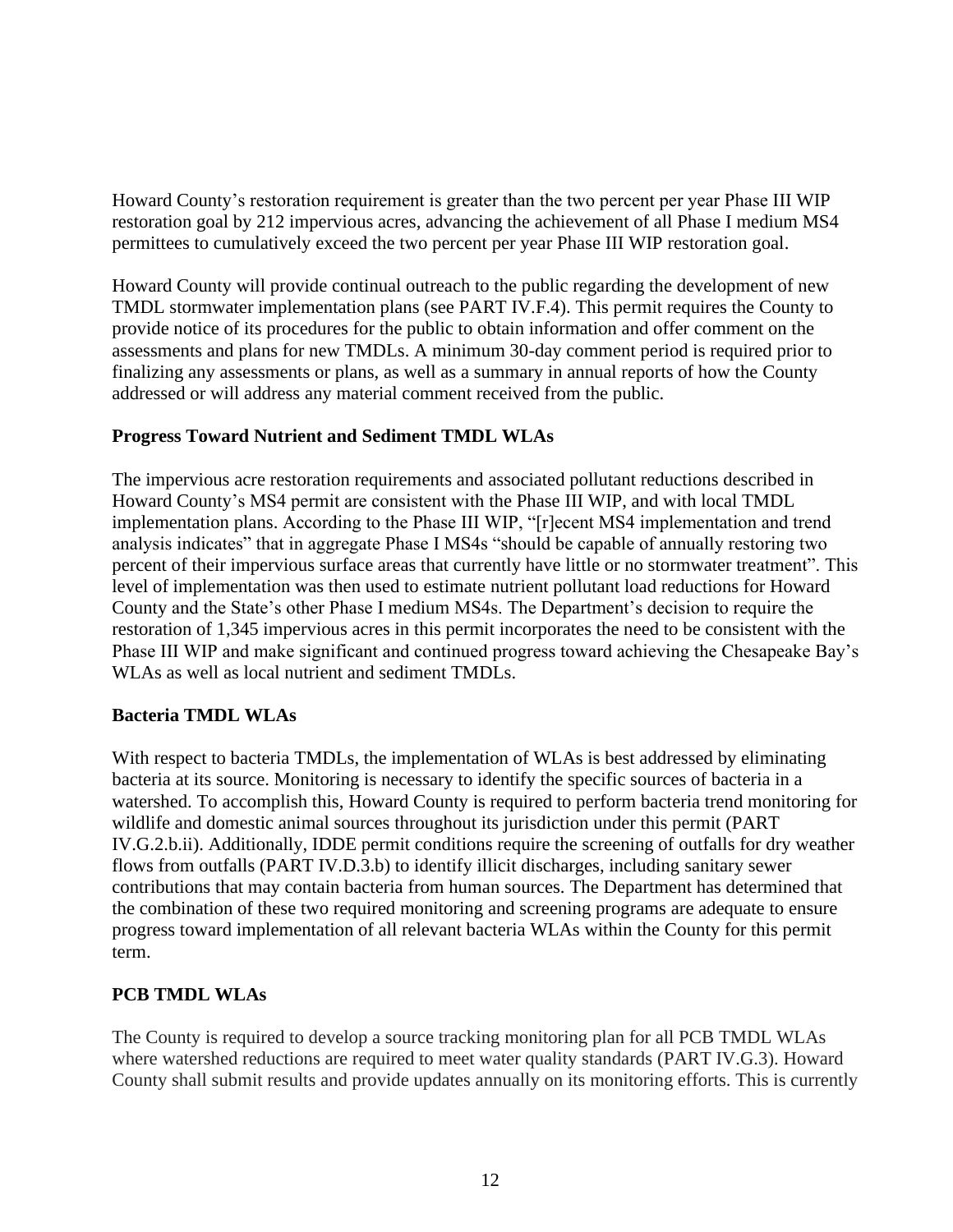the most effective and efficient means of locating sources of PCBs in the landscape and reducing loads to a waterbody.

#### **Assessment of Controls**

#### **BMP Effectiveness Monitoring**

The Chesapeake Bay Program partnership has determined that intensive monitoring on a small watershed scale where restoration efforts are being implemented is necessary to inform successful adaptive management. To support this initiative, Howard County's permit requires one of two monitoring options (see PART IV.G.1). If the County chooses, it may continue intensive monitoring and build upon past monitoring efforts at the Wilde Lake, Red Hill Branch, and Dorsey Hall watersheds. Alternatively, the County may choose and submit for approval a new location to assess the effects of a BMP installed for restoration. This option requires chemical, biological, and physical monitoring be used to assess small watershed restoration efforts, document BMP effectiveness and PCB monitoring, and calibrate water quality models. The *2021 MS4 Monitoring Guidelines: BMP Effectiveness and Watershed Assessments* (hereafter 2021 Monitoring Guidelines) provides technical information on the implementation of an acceptable monitoring program. The minimum criteria for chemical, biological, and physical monitoring are as follows:

Chemical Monitoring: Eight storm events shall be monitored per year in the selected watershed. A power analysis conducted on Maryland Phase I MS4 water quality data "suggests that this frequency…is sufficient to detect very strong decreases in loads and concentrations within 10 years and moderate trends (e.g., 5% per year) within 20 years" (Jepsen and Caraco 2019). Discrete samples of stormwater flow representative of each storm event shall be collected at the monitoring stations for developing event mean concentrations (EMC) for the following pollutants:

Biochemical Oxygen Demand (BOD<sub>5</sub>) or Total Organic Carbon (TOC) Total Nitrogen (TN) Nitrate plus Nitrite Total Ammonia (sewer signal) Total Suspended Solids *E. coli* or *Enterococcus* Total Phosphorus **Orthophosphate** Chloride

Continuous measurements are also required for temperature, pH, discharge (flow), turbidity, and conductivity. Several parameters included in previous permits (e.g., copper, zinc) have been removed because their detection rates and concentrations are low, and there are no local TMDLs for these parameters.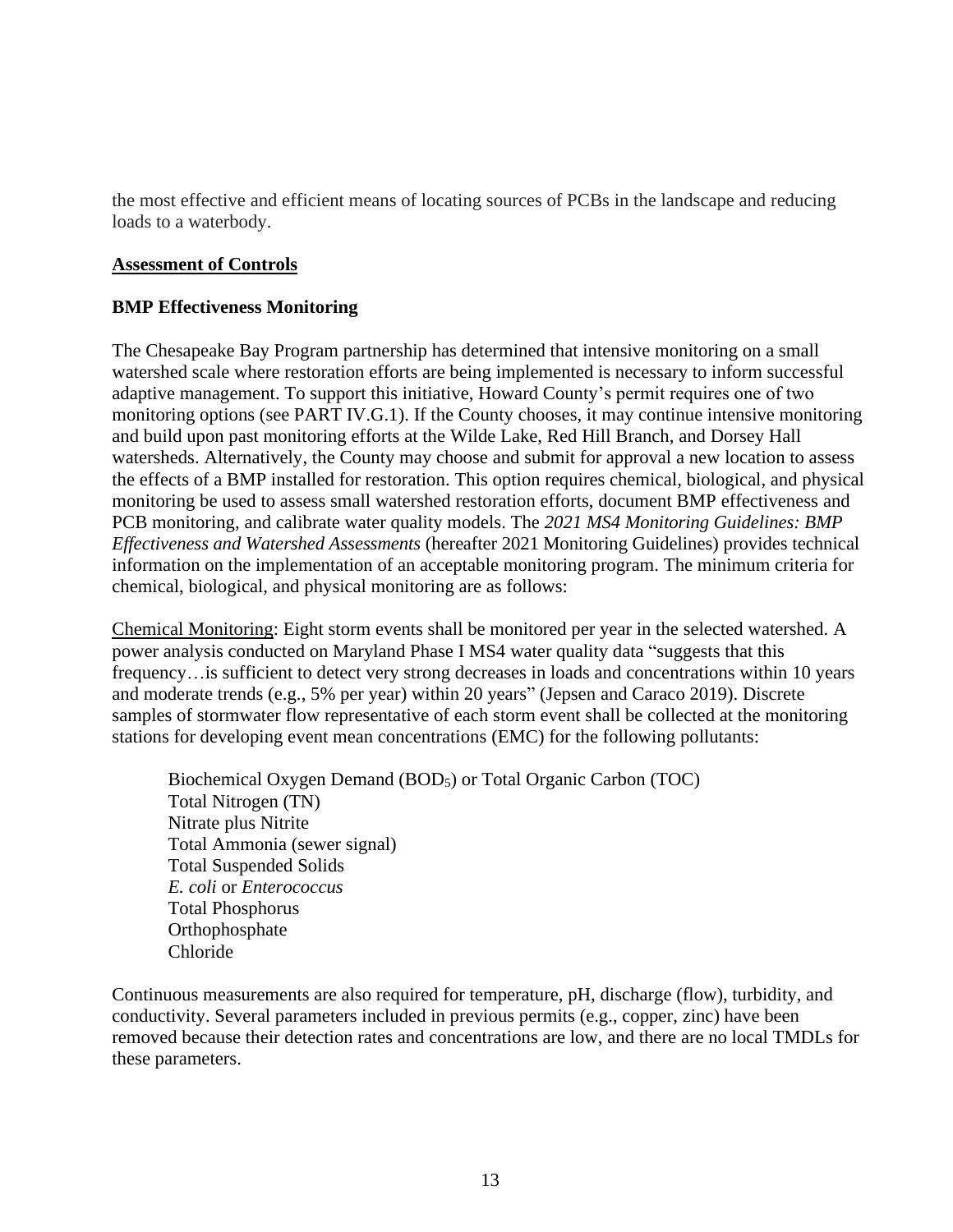Biological Monitoring: Benthic macroinvertebrate samples are required to be gathered each spring for gauging the biological response to stormwater discharges. A stream habitat assessment is also required using techniques defined by the EPA using Rapid Bioassessment Protocols (RBP), Maryland Biological Stream Survey (MBSS), or other similar method approved by the Department.

Physical Monitoring: A geomorphologic stream assessment is required and includes an annual comparison of permanently monumented stream channel cross-sections and the stream profile. A hydrologic and/or hydraulic model is required in the fourth year of the permit to analyze the effects of rainfall; discharge rates; stage; and, if necessary, continuous flow on channel geometry.

Continuous Flow Measurements: Flow measurements are required at the monitoring locations and will be used to estimate annual and seasonal pollutant loads and reductions, and for the calibration of watershed assessment models. Additionally, the County is required to provide a combined analysis of the chemical, biological, and physical monitoring results for the approved watershed.

The County alternatively may choose to collaborate with the Department in a Pooled Monitoring Advisory Committee (PMAC) administered by the Chesapeake Bay Trust. The committee will determine criteria for research proposals that address key questions pertaining to the cumulative impacts of watershed restoration and the effectiveness of specific restoration practices. All PMAC participants will determine monitoring needs, select appropriate studies, and contribute funding for specific projects that address permit requirements related to BMP effectiveness monitoring in a small watershed.

## **County Watershed Assessment Monitoring**

The County is also required to select one of two available strategies for county-wide watershed assessment and trend monitoring (see PART IV.G.2). The County may choose to submit a comprehensive trend monitoring plan related to stream biology and habitat, bacteria, and chlorides. This includes monitoring biota, habitat assessment, and bacteria (*E. coli*, *Enterococcus*, or fecal coliform), and an assessment of chloride by measuring conductivity as a surrogate. Alternatively, the County may choose to accomplish this requirement through participation in the PMAC with an annual monetary contribution.

## **Special Programmatic Conditions**

Howard County is required to offset any additional loads through Maryland's Aligning for Growth policies and procedures as articulated through Chesapeake Bay milestone achievement. Howard County shall reflect these policies, programs, and implementation as part of its net WLA accounting. The County will further continue to work toward the completion of the State's Water Resources Element as required by the Maryland Economic Growth, Resource Protection and Planning Act of 1992 (Article 66B, Annotated Code of Maryland). The projects and programs proposed under this permit, as well as those implemented during the County's previous stormwater permits and as part of the other State and local regulations all work toward meeting these conditions.